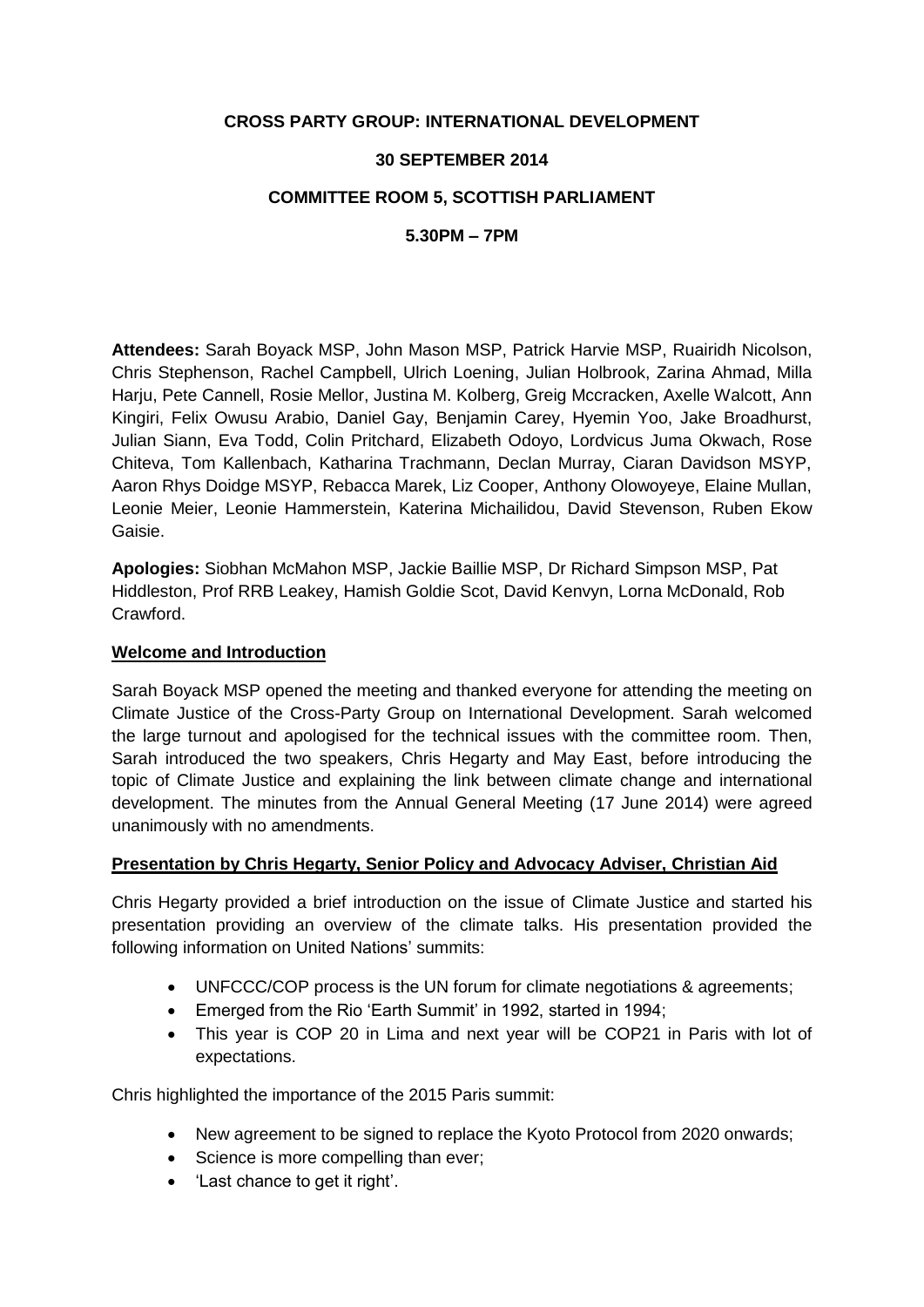The presentation provided further information on the current mood in climate talks:

- Some encouraging noises e.g. USA, China;
- Countries to make 'bottom-up pledges' in Q1 2015;
- Still huge gap between likely pledges and required action.

In the second part of his presentation, Chris focused on the issue of Climate Justice, highlighting three key elements. The first one is fairness. Countries' responses and obligations should reflect:

- Historic responsibility for emissions;
- Capacity who can afford to act first?;
- Levels of extreme poverty the right to development.

The second key element is power. According to Christian Aid, 'Only the transformation of power relations will change an unjust world'. Chris highlighted the fact that:

- One of the main reasons why climate talks don't reflect interests of those affected is the global imbalance of power;
- Correlation between economic power and political power is at the heart of the injustice: Big economies, big emissions, big political power = big incentive to keep things as they are.

The last key element is participation. Chris advocated that participants at the top table of climates talks should be different:

- e.g. Pan-African Climate Justice Alliance
- Support for partner organisations to take part in national delegations
- Women: disproportionately affected by climate change.

The last part of the presentation focused on actions that have to be taken:

- UK/Scottish Governments (businesses, NGOs, people, etc.) have roles to play
- Scotland has an important contribution to make;
- Many in Scotland (e.g. business, cross-party politicians) aiming to highlight this internationally.

Chris presented a film launched last week by several organisations on Scotland's Climate Action Story. The video can be accessed at:

## https://www.youtube.com/watch?v=woY8TvgswiU

Chris concluded his presentation stating that 2015 will be a major fork in the road in how we respond to climate change. Fairness, power, participations are the three key elements at the heart of climate justice. Finally, Scotland has an important contribution to make.

## **Presentation by May East, Chief Executive, CIFAL Scotland**

May East started her presentation quoting the UNITAR Affiliated Training Centre: "CIFAL programmes promote solutions of a sustainable future within planetary boundaries where no one is left behind".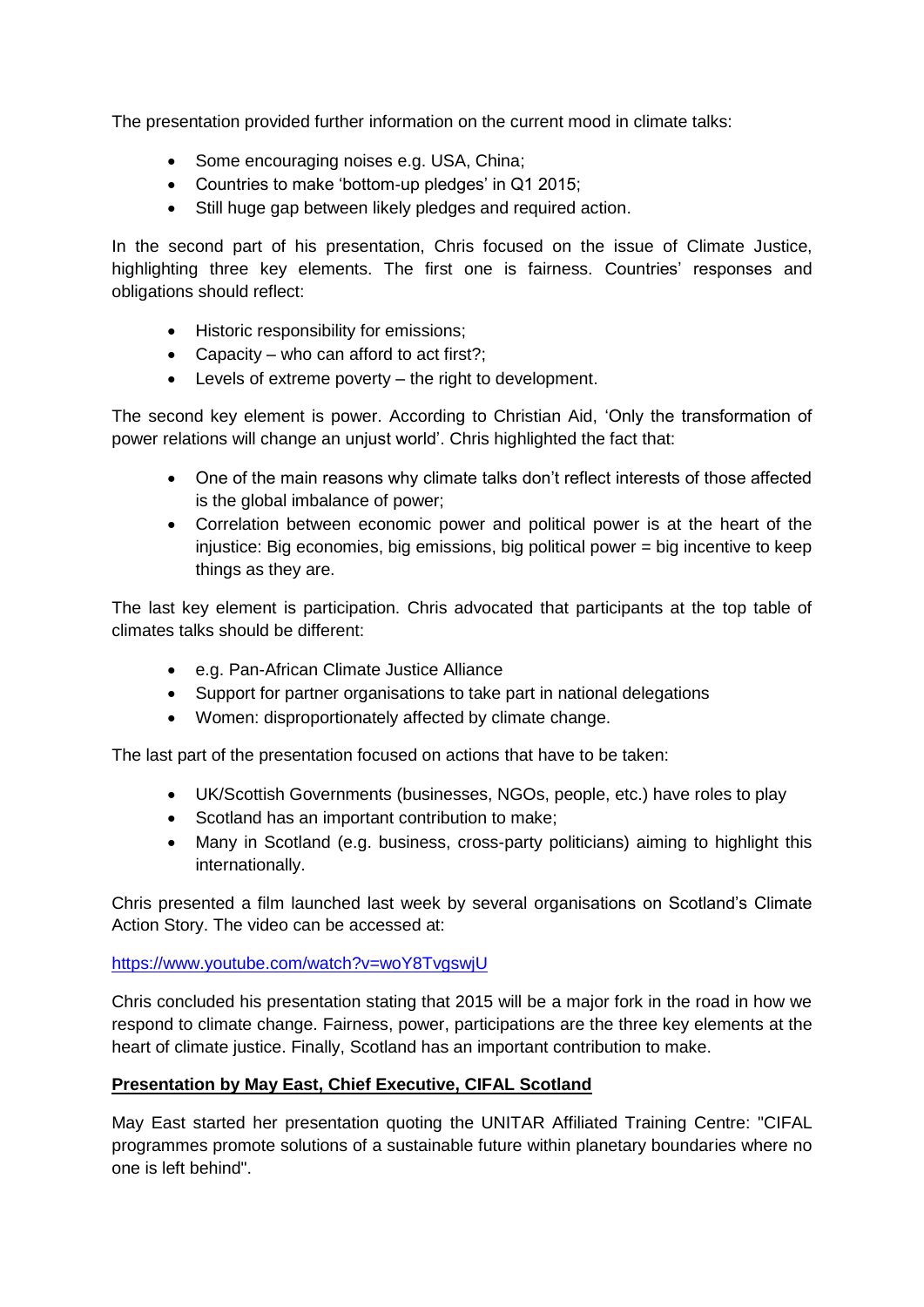May provided information on the strategic vision of the United Nations, including the Millennium Development Goals (MDGs) which were set up in 2000 and which synthesise all goals previously discussed and agreed in UN summits. She described the MDGs as very successful, capable of catching people's imagination. However, she added that MDGs were created by 'North' to be implemented in the 'South'.

May introduced the three different work streams of the UN which relates to the topic of the meeting: the MDGs, the Sustainable Development Goals (SDGs) and climate change. Then, she provided further information on the Post-15 process. She stated that Post-MDGs and SDGs agendas merged into one Post-2015 Development Agenda.

Furthermore, May added that NGOs working on sustainable development and NGOs working on international development are starting to work together.

May explained that the SDGs Outcome Document was tabled in July 2014. The report which contains the 17 goals will now be synthesised by Ban Ki-moon. She highlighted the interesting relationship between SDGs which are the philosophical thinking and framework and climate change negotiations which is legally binding.

May proposed to pass on her notes of the pledges made by the different countries at the last UN summit on climate change (a summary of the pledges can be accessed at: http://www.cifalscotland.org/index.php/international-campaigns/275-climate-summit-a-majorturning-point-in-the-way-the-world-is-approaching-climate-change). She stated that some pledges were recycled and some unambitious. However, climate change is now a real problem for, if it is not all, most of the countries in the world, as climate disasters affect the economy.

May said that she is hoping that the COP in Paris will result in a binding legalisation to tackle climate change. She stated that it is time to convert commitments into action.

**Sarah Boyack MSP** thanked the speakers who, she said, were both very inspiring, and asked CPG members to circulate the film presented by Chris Hegarty around their networks.

Sarah called on everyone to think about what they could do through networks and organisations they are members of to get informed discussion and support for action on Scottish carbon emissions. She added that a key question is what we do to act on our ambitions in relation to reducing our own climate change emissions given that Scotland has failed to meet them three years in a row.

#### **Question and Answer session**

*A range of questions were asked following the presentation. Please note that it is not the intention of the minutes to record a verbatim account.*

**Julian Holbrook** raised the point that it is difficult to get people to accept that small changes can make a difference.

**Colin Pritchard** highlighted the fairness importance in addressing climate change. He also made the point that Scotland might not be doing as good as it said when buying from China and thus offloading some of our  $CO^2$  emissions to China. Finally, Colin raised the issue that it is an accumulation process and asked who should get the rest of the emissions.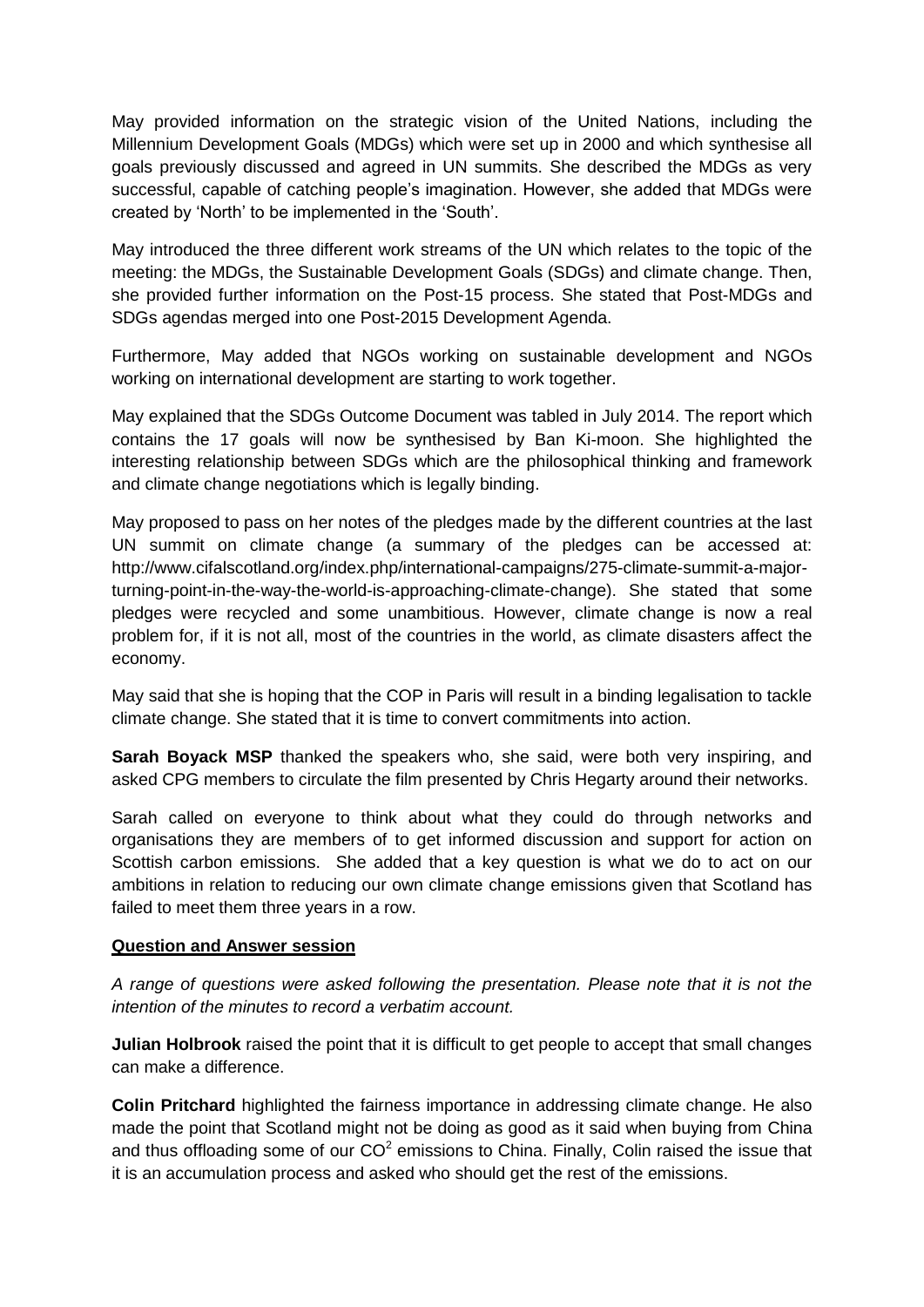**May East** made the point that communities are the most important; she joined 'We have solutions' in the March for Climate Change. Communities are very important drivers of the climate change's process. She also stated that the UN aim as high as possible because of compromises at later stages. Goals are aspirations that need to move onto opportunities.

**Chris Hegarty** stated that in 2009 pledge, the Scottish Government attempted to try to capture consumption base emissions.

**Patrick Harvie MSP** stated that the way of measuring Scotland's emissions is meant to be developed and cited a range of approaches.

**Chris Hegarty** stated that the legislation in Scotland is starting to address the issue of fairness.

**Sarah Boyack MSP** added that when the Scottish Government was a minority government, the opposition had more power to push for radical legislation. Now, the context is different. She also stated that more and more businesses get involved but there is a long way to go in delivering the level of emission reductions required.

**Julian Siann** raised the point that environmental agencies in Rwanda need help but Scotland has a very short fund. He asked the Scottish Government to create a viable fund to finance those agencies and also required more studies and research programmes transfer.

**Ulrich Loening** raised the point that contraction and convergence is needed. He also stated that Scotland should be an initiator.

The issue of development in African countries was raised with regard to the compensation they should receive for climate change.

**Chris Hegarty** answered that one of the main aim is to get rid of poverty. He said that climate change is a threat to development. Solutions have to be found and it is the responsibility of the Northern countries which, indeed, are not fulfilling their responsibilities at the moment.

**May East** stated that countries should have differentiated responsibilities. The main polluters need to do more. They should not be setting the targets for themselves.

**Sarah Boyack MSP** noted that for countries like Malawi the cost of developing renewable energy is high so help is needed to enable developing countries to use and customise clean technology.

**May East** stated that the Scottish Fund was a good thing but it was not enough yet.

**Pete Cannell** provided information on the World Justice Festival starting on the 4<sup>th</sup> of October where the issue of Climate Justice will be discussed. He raised the point that the mobilisation in Scotland for the March for Climate Change was low in comparison of the one in New York for instance.

**Benjamin Carey** asked if there is any room for optimism.

**Jake Broadhurst** stated that vested interests are a barrier. He also asked how we could get the economists to help out and what is the role of the IMF and World Bank.